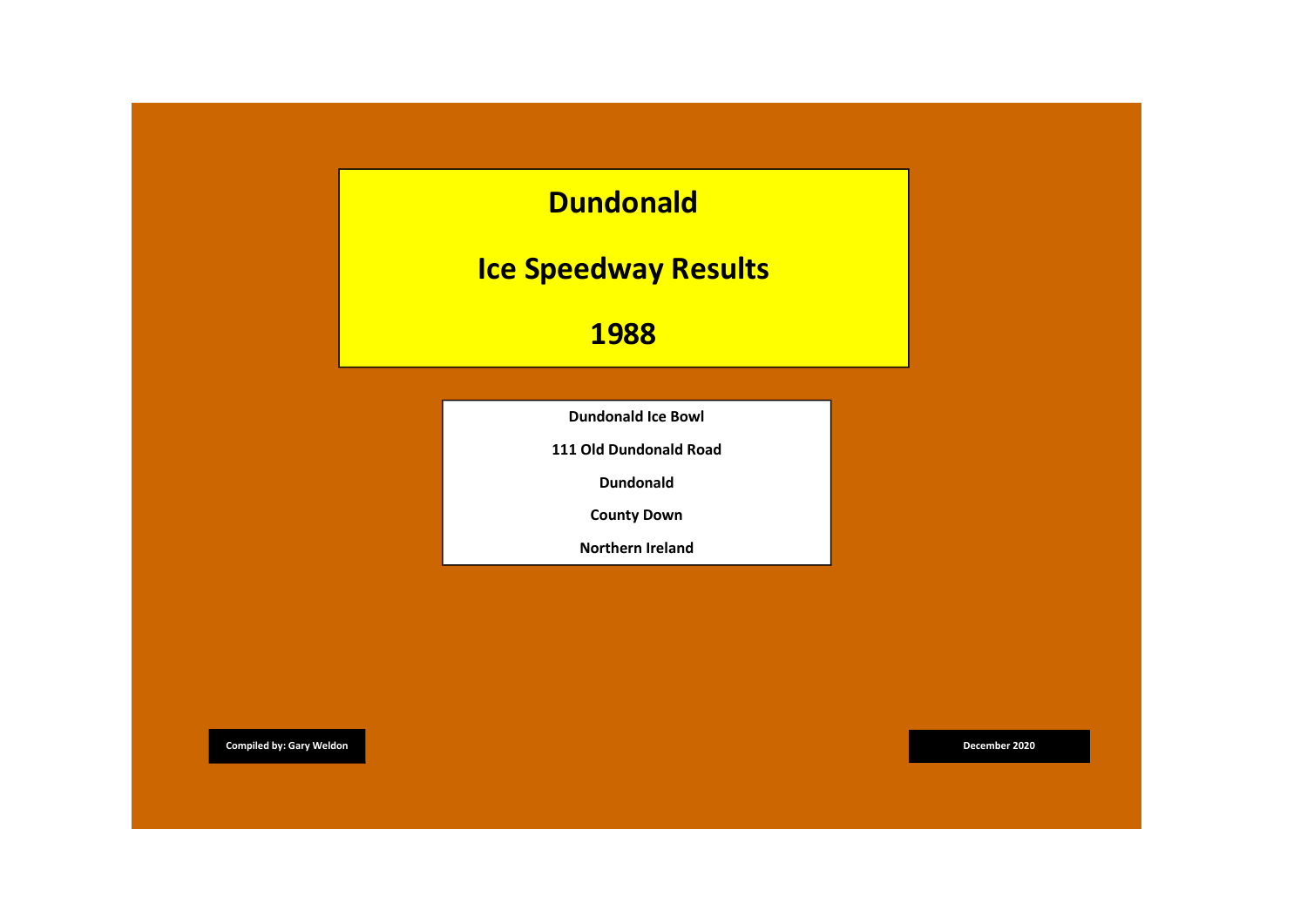## ACKNOWLEDGEMENTS

My thanks to the following for their assistance with this file:

# **CONTACT**

If you discover any inaccuracies, can provide missing details or have any information which you feel may benefit this file, please contact: gwspeedway@gmail.com

A list of main requirements can be found at the end of this file.

## REVISIONS

December 2020 - First Published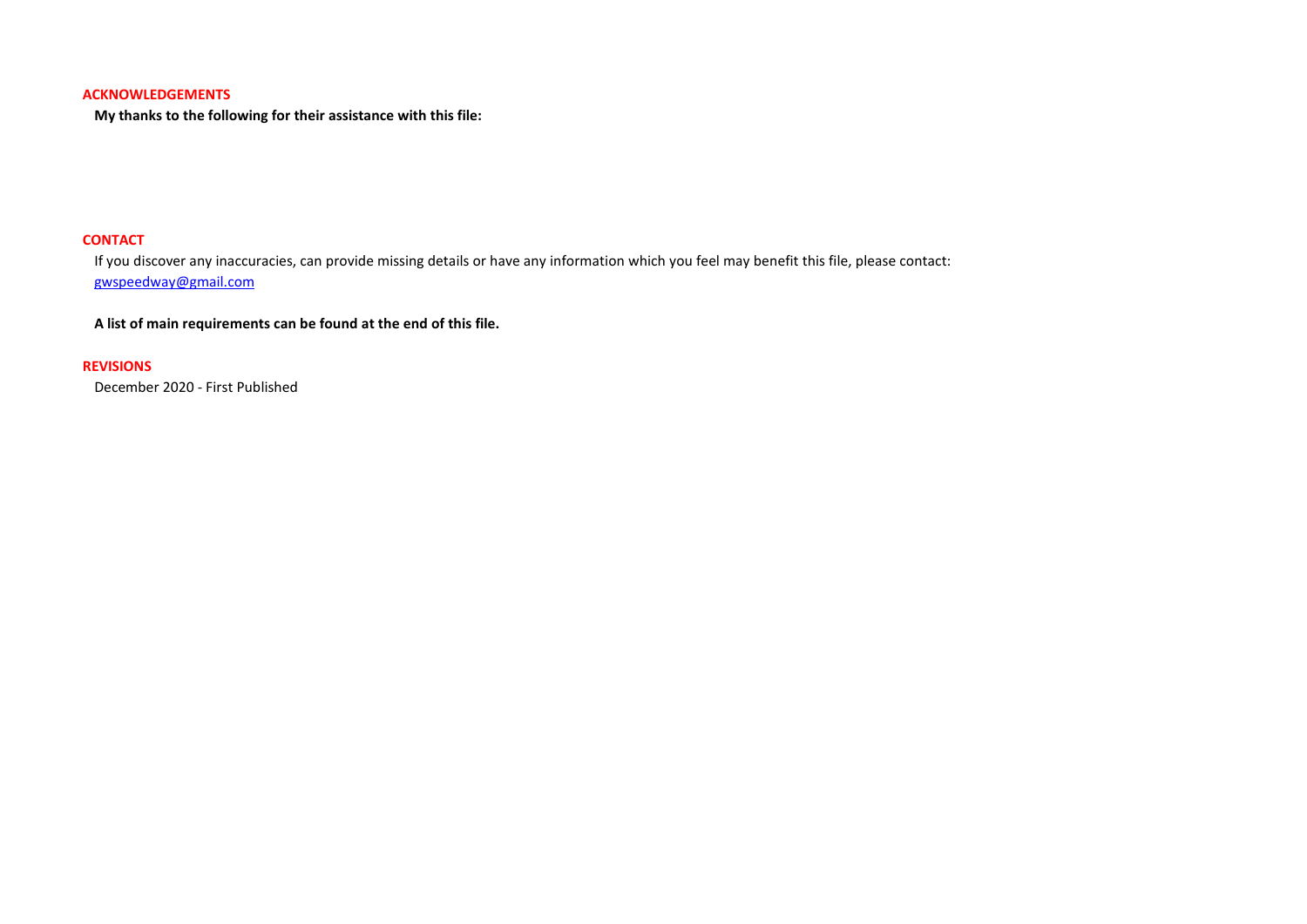| <b>RESULT SHEET MARKING</b> |                   |                     |                                                                |
|-----------------------------|-------------------|---------------------|----------------------------------------------------------------|
|                             | <b>SCORECHART</b> | <b>HEAT DETAILS</b> | <b>DESCRIPTION</b>                                             |
| <b>Finishers</b>            |                   | (awar)              | Rider was awarded their placing                                |
|                             |                   | (ef - pushed)       | Rider suffered machine failure and pushed to finish the race   |
|                             |                   | (f, awar)           | Rider fell or was caused to fall and was awarded their placing |
|                             |                   | (F, pushed)         | Rider fell and pushed their machine to finish the race         |
|                             |                   | (F, rem)            | Rider fell and remounted to finish the race                    |
| Non-finishers               |                   | (fell)              | Fall                                                           |
|                             | <b>FX</b>         | (f, exc)            | Fall and excluded from the re-run of the heat                  |
|                             | <b>FN</b>         | (F, ns)             | Fall and non-starter from the re-run of the heat               |
|                             | R                 | (ret)               | Retirement                                                     |
| Exclusion                   | F                 | (exc, tapes)        | <b>Starting Offence</b>                                        |
|                             | <b>EH</b>         | (tapes, +xx yards)  | When a handicap is used for a starting offence                 |
|                             | M                 | (exc, 2 mins)       | Exceeding the 2 minute allowance                               |
|                             |                   | (exc, reason)       | Excluded - Reason appended where known                         |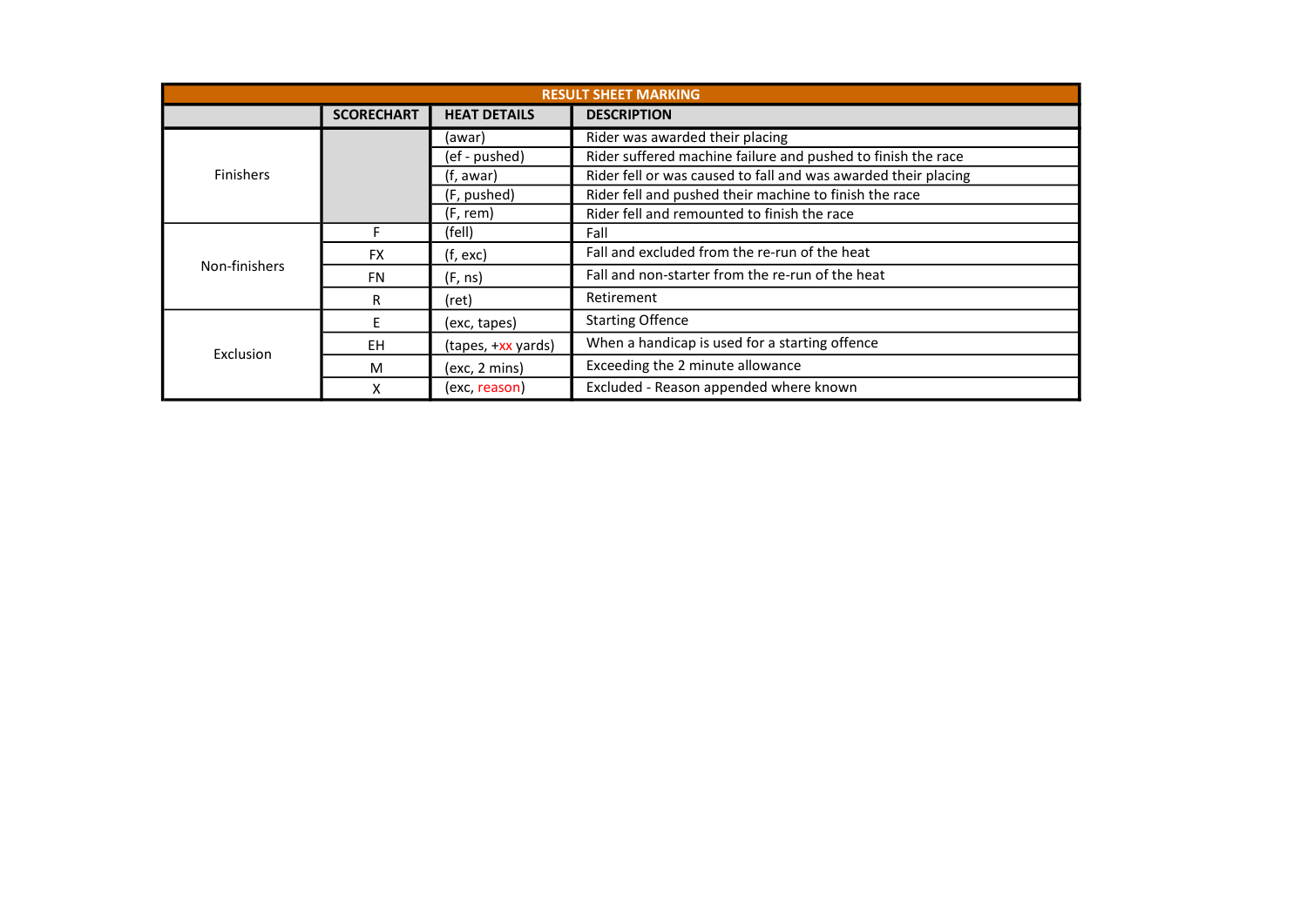#### Peugeot Talbot Ice Speedway Classic (First Day) Thursday 10th March 1988 at Dundonald Ice Rink, Belfast

Andy Campbell 18, Simon Cross 13, Kenny McKinna 10, Steve Lawson 9, Alun Rossiter 9, Bernie Collier 8, Richard Hellsen 8, Thierry Hilaire 5, Andy Silver 4, Peter Glanz 3, Rob Steman 2, Allan Johansen 1

Heat 1: McKinna, Rossiter, Collier, Johansen, 43.2 Heat 2: Campbell, Hellsen, Glanz, Hilaire (ret), 43.0 Heat 3: Lawson, Cross, Steman, Johansen, 42.7 Heat 4: Campbell, McKinna, Silver, Glanz (ret), 39.5 Heat 5: (re-run) Collier, Hilaire, Rossiter, Steman, 43.9 Heat 6: (re-run) Cross, McKinna, Hellsen, Silver, 42.4 Heat 7: Campbell, Rossiter, Lawson, Steman, 40.0 Heat 8: Collier, Cross, Hellsen, Glanz, 41.0 Heat 9: Lawson, Hilaire, Johansen, Collier (fell), 43.0 Heat 10: Rossiter, Lawson, Hellsen, Silver, 42.2 Heat 11: Campbell, Cross, Hilaire, McKinna, 40.0 Heat 12: Silver, Glanz, Steman, Johansen, 42.4 Semi 1: Campbell, Cross, Collier, Hilaire, 42.0 Semi 2: Hellsen, McKinna, Rossiter, Lawson, 45.0 Final: Campbell, Cross, McKinna, Hellsen, 42.0

### Peugeot Talbot Flying Sixes

Heat 1: Cross, Hellsen, Rossiter, McKinna, Steman, Glanz (fell), 66.4 Heat 2: Campbell, Hilaire, Collier, Lawson, Johansen (ret), Silver (ret), 65.0 Final: Campbell, Hilaire, Cross, Collier, Hellsen, Rossiter (ret), 63.2

Results compiled from Speedway Star.